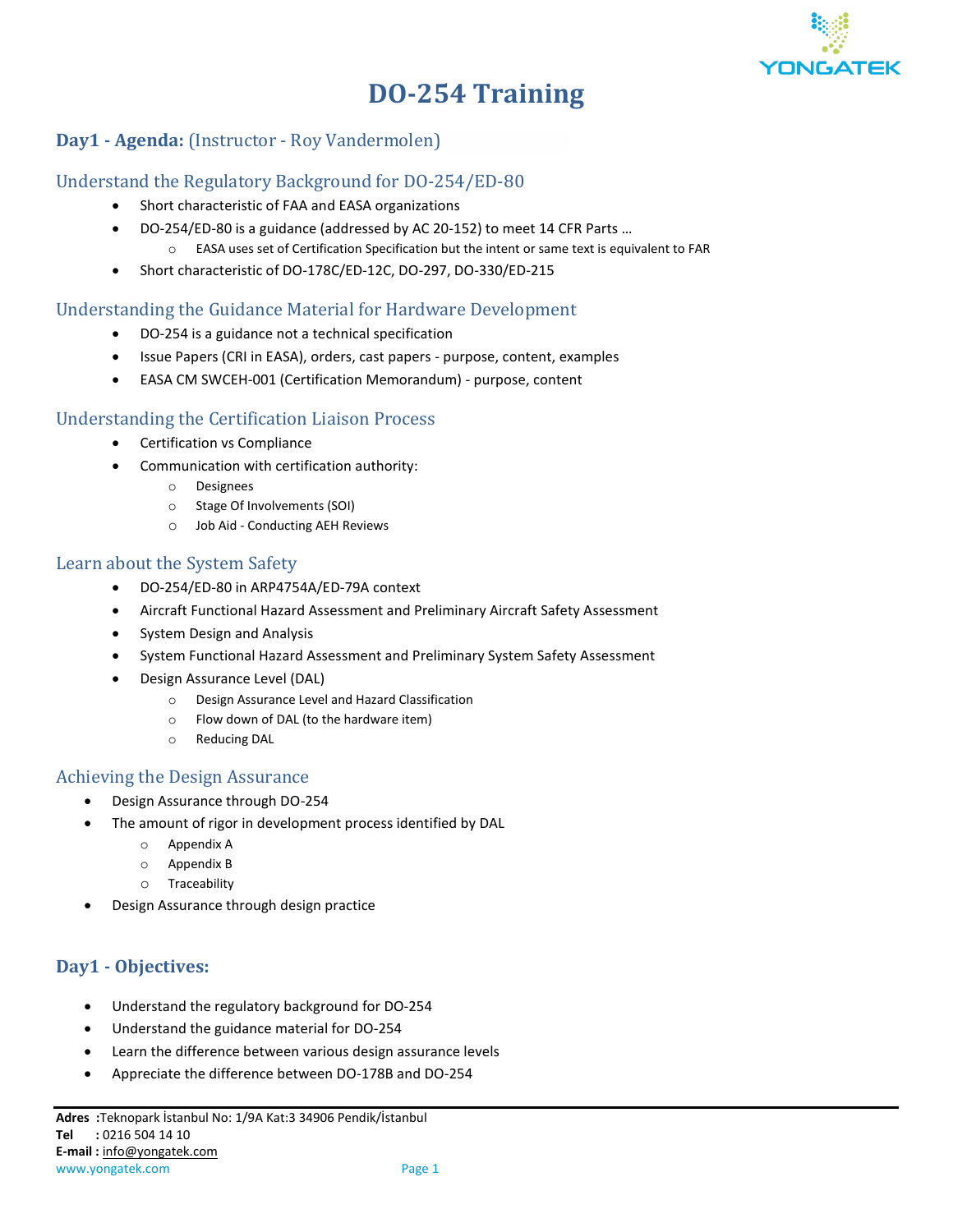

## **Day2 - Agenda:** (Instructor - Roy Vandermolen)

### Learn how to Plan the DO-254 Development Process

- Overview of Hardware Lifecycle
- PHAC
	- o Purpose, required content, example
	- o FAA order 8118.105 aspects
	- o PHAC in certification liaisons
- Tool Assessment and Qualification
	- o Design tools, Verification tools, other tools
	- o Independent assessment in practice
	- o Using Qualification packages delivered by vendors
	- o Example with basic tool qualification (linting rules or code coverage tool)
- Design Plan
	- o Purpose, required content, example
- Validation and Verification Plan
	- o Purpose, required content, example
- Configuration Management Plan
	- o Purpose, required content, example
- Hardware Process Assurance Plan
	- o Purpose, required content, example
- **Standards** 
	- o Hardware Standards, V&V standards, Archive Standards
	- o Example tools that can be used to enforce hardware standards
- Changes in the plans and standards throughout design process

#### Learn how to Manage the Requirements

- Capture, development, analysis, allocation, decomposition
- Functional and non-functional requirements
- Derived requirements
- Requirements organization (by function)
- Examples of good and bad requirements
- Traceability, coverage analysis, impact analysis
- Requirements Validation
- Hardware Requirements Data Document

#### **Day2 - Objectives:**

- Work on an example PHAC
- Understand the hardware design life cycle
- Understand the documents and data produced during the lifecycle
- Learn how to write requirements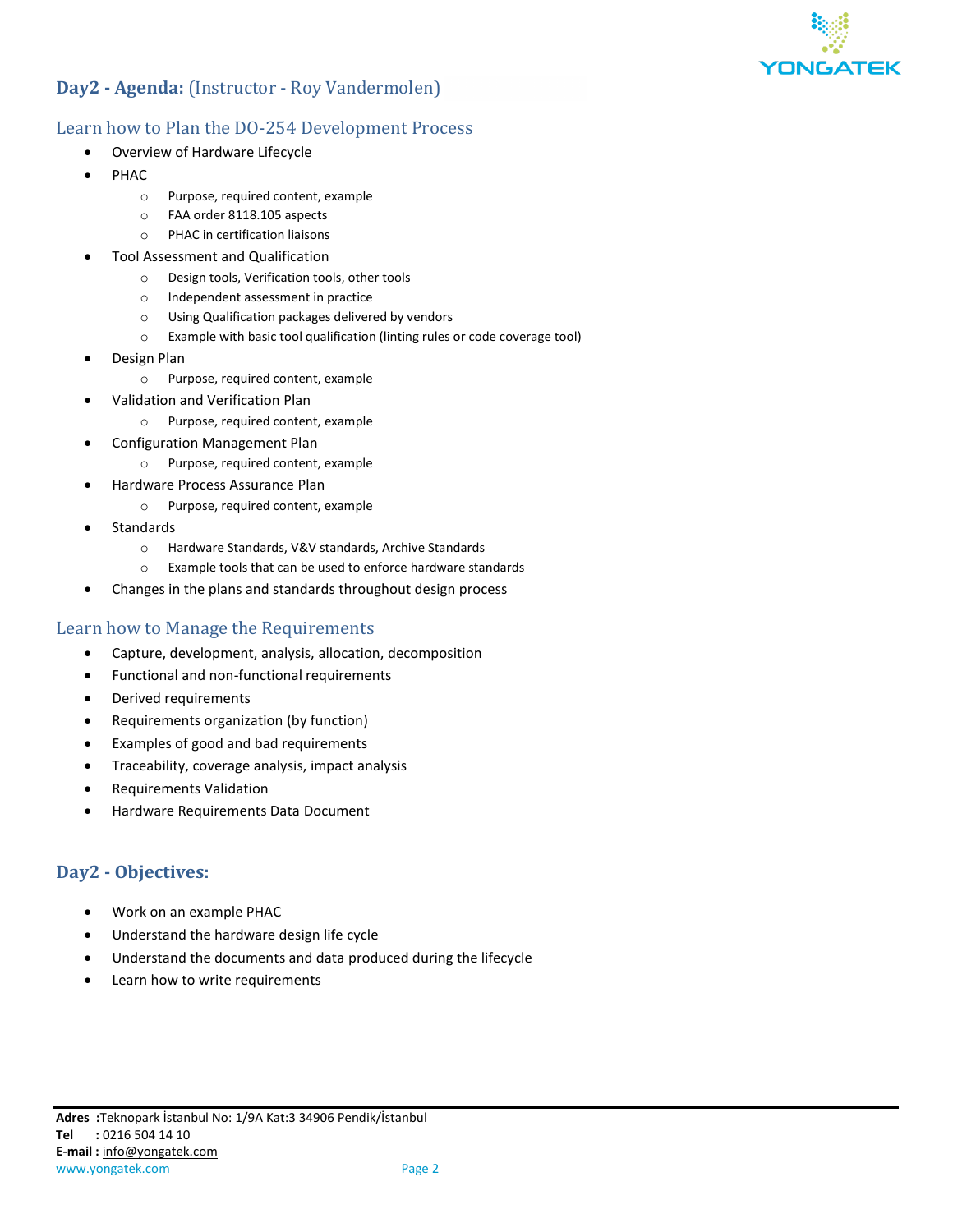

## **Day3 - Agenda:** (Instructor - Roy Vandermolen)

### Understanding the Hardware Design Process

- Conceptual design, detail design
- Traceability, coverage analysis, impact analysis
- Design Practices
- Design Review
- Hardware Design Data Document

#### Understanding the Verification Processes

- Requirements based verification
- Verification methods (review, analysis, test)
- Independent verification for level A and B
- Testcase, testbench, test procedures
- Traceability, coverage analysis, impact analysis
- Appendix B: Advanced Verification Methods
	- o Elemental Analysis

## Learn how to use the Commercial Off-The-Shelf (COTS) Components

- COTS Intellectual Property (order08110.105)
- Simple and Complex hardware functions
- Achieving compliance for IPs
	- o Full documentation from an IP vendor
	- o Reverse engineering
	- o Extensive testing and analysis
	- o Architectural mitigation
	- o Product service experience

#### Understanding the Assurance Process

- **Independence**
- Audits
- First Article Inspections

#### **Day3 - Objectives:**

- Understanding the Hardware Design Process
- Understanding the Verification Processes
- Understand the data needed for COTS devices
- Understanding the Assurance Process